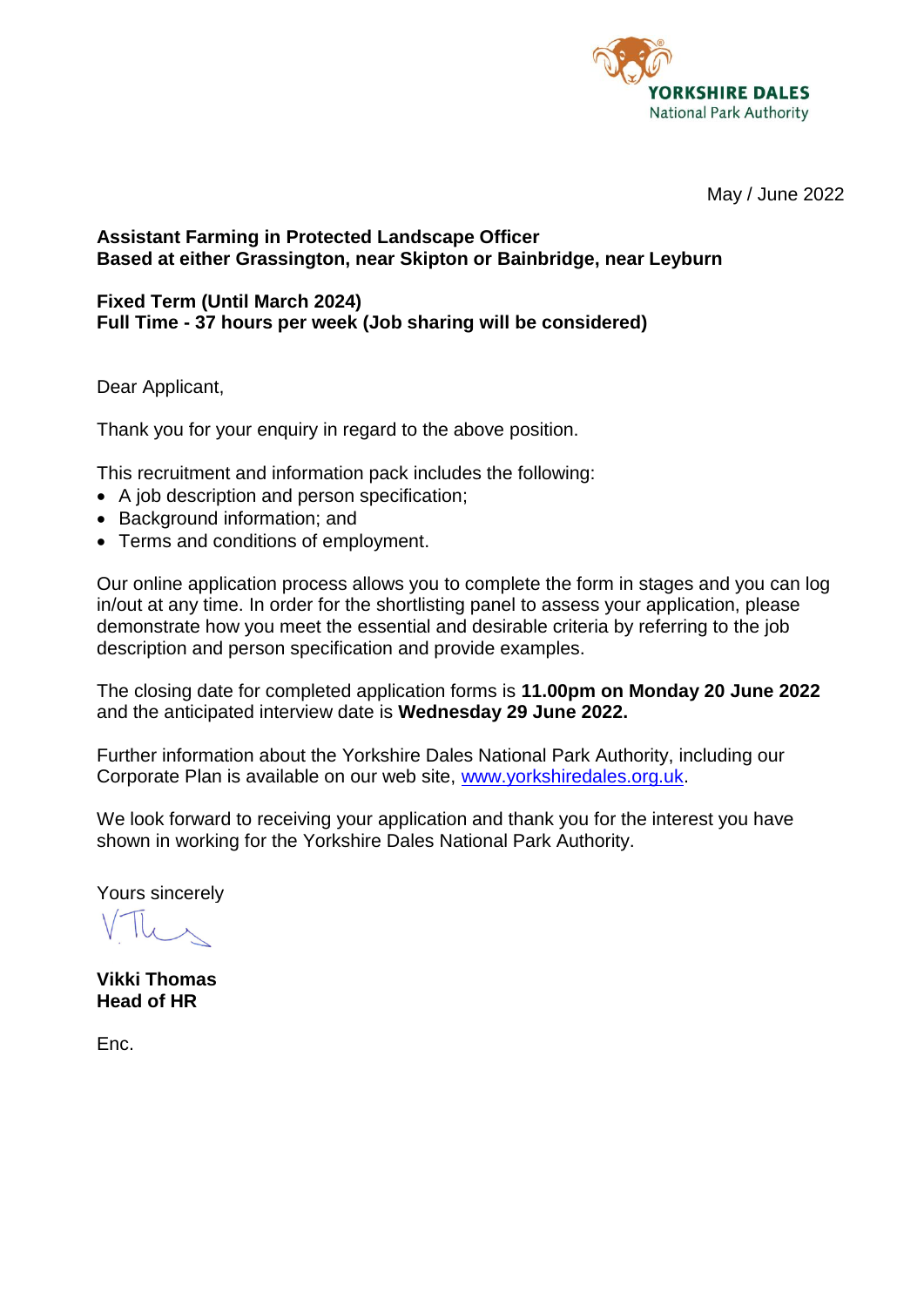## **YORKSHIRE DALES NATIONAL PARK AUTHORITY JOB DESCRIPTION**

| <b>JOB TITLE:</b>       | Assistant Farming in Protected Landscapes Officer |
|-------------------------|---------------------------------------------------|
| Salary:                 | Band E                                            |
| LOCATION:               | Bainbridge or Grassington                         |
| <b>RESPONSIBLE TO:</b>  | <b>Senior Farm Conservation Officer</b>           |
| <b>RESPONSIBLE FOR:</b> | No line management responsibility                 |

# **OBJECTIVES OF THE POST**

To assist in the delivery of the Farming in Protected Landscapes (FiPL) programme, on behalf of the Yorkshire Dales National Park Authority.

# **DUTIES AND RESPONSBILITIES**

To provide a first point of contact between the Authority and potential applicants to the FiPL programme.

To assist the lead advisors in providing advice to applicants on conservation, land management, access and engagement, to promote high quality applications to the programme.

To support applicants with their applications (and where necessary help guide subsequent delivery), especially those applicants that are 'harder to reach', or to facilitate cluster/ group applications.

To consult and work with Authority specialists where required on the development of projects, particularly cross theme projects.

To support the work of the FiPL Local Assessment Panel, including the provision of summary reports and recommendations on applications.

To ensure compliance with the terms and conditions of support offered under the programme, including the management of multi-year agreements.

To support the monitoring of progress towards the completion of funded projects.

To support project and programme level evaluation, including reporting to Defra and the Authority.

To help to ensure that action undertaken through the Programme is consistent with the established purposes and complementary to the statutory purposes of the Authority.

To undertake other duties as required, consistent with the responsibility level of the post.

To comply with the requirements of the Authority's Health and Safety Policy and Codes of Practice.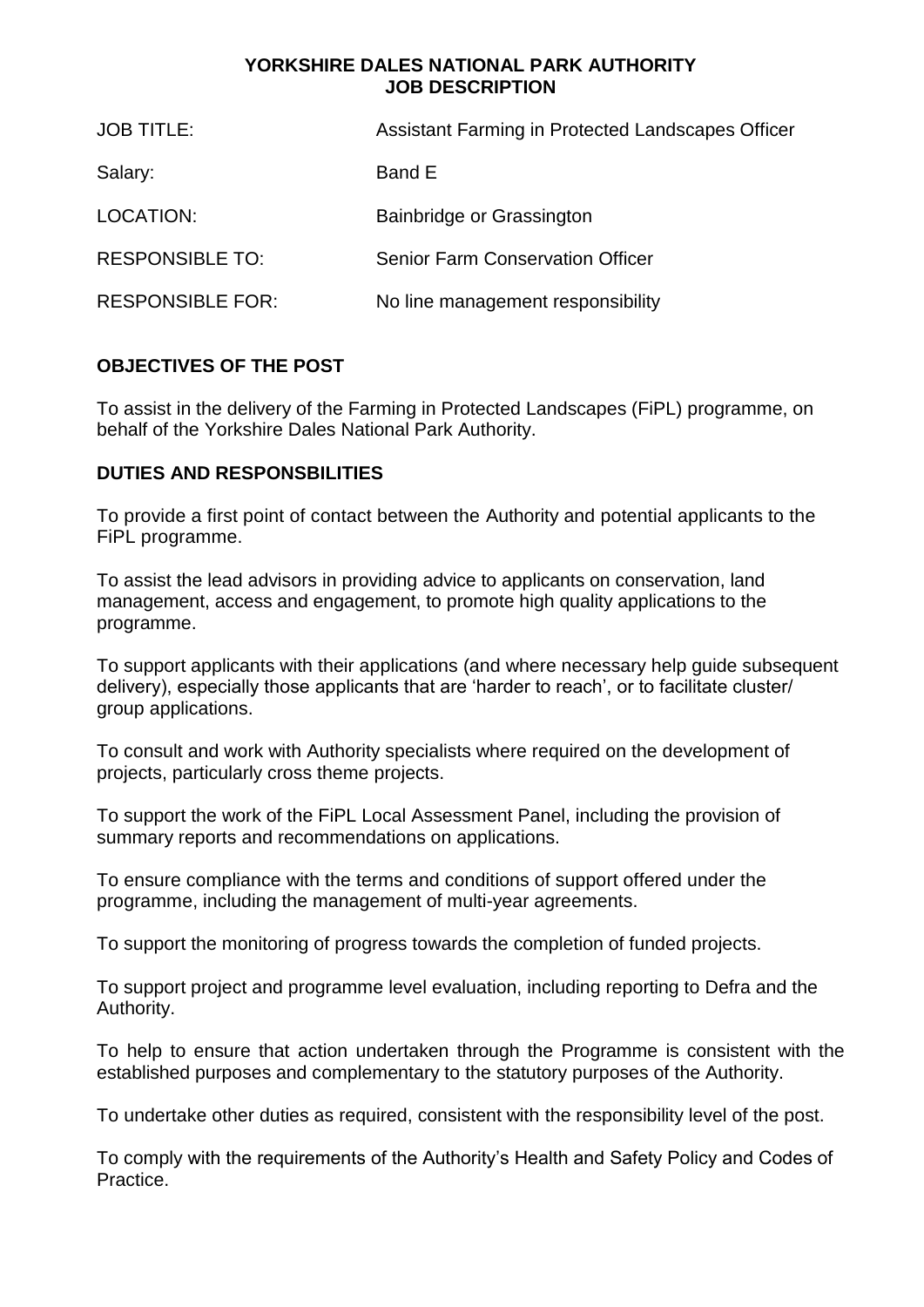# **PERSON SPECIFICATION ASSISTANT FARMING IN PROTECTED LANDSCAPES OFFICER**

| <b>QUALIFICATIONS</b>                                                                                                     | <b>Essential</b> | <b>Desirable</b> |  |
|---------------------------------------------------------------------------------------------------------------------------|------------------|------------------|--|
| A level 6 (degree level) qualification in an environment, ecology or                                                      |                  |                  |  |
| land management related subject                                                                                           |                  |                  |  |
| <b>Or</b>                                                                                                                 | ✓                |                  |  |
| A level 5 qualification in a land based subject plus significant                                                          |                  |                  |  |
| experience which the applicant can show is directly related to the                                                        |                  |                  |  |
| duties of the post.                                                                                                       |                  |                  |  |
| Student/graduate membership of an accredited environment                                                                  |                  | ✓                |  |
| association e.g. IEEM                                                                                                     |                  |                  |  |
| <b>EXPERIENCE</b>                                                                                                         |                  |                  |  |
| Practical experience (e.g. through volunteering or course work) of                                                        |                  |                  |  |
| habitat assessments, writing management plans and monitoring                                                              | ✓                |                  |  |
| projects                                                                                                                  |                  |                  |  |
| Experienced in hill farming                                                                                               |                  |                  |  |
| The delivery of grant support for activities including conservation,                                                      |                  |                  |  |
| access or farm sustainability.                                                                                            |                  |                  |  |
| Dealing with a broad range of people, ideally within a rural                                                              |                  | ✓                |  |
| community                                                                                                                 |                  |                  |  |
| <b>SKILLS &amp; KNOWLEDGE</b>                                                                                             |                  |                  |  |
| Experience of writing detailed and accessible reports                                                                     | $\checkmark$     |                  |  |
| Proficient in the use of IT software packages such as Excel, Word                                                         | $\checkmark$     |                  |  |
| and GIS                                                                                                                   |                  |                  |  |
| Ability to negotiate and build relationships with farmers, land                                                           |                  |                  |  |
| managers and landowners to enable them to collaborate for nature                                                          | ✓                |                  |  |
| conservation and ecosystem service outcomes                                                                               |                  |                  |  |
| Good ecological field skills, ideally in upland habitats                                                                  | $\sqrt{}$        |                  |  |
| Excellent communication and inter-personal skills, to articulate and                                                      |                  |                  |  |
| win support for conservation management with key stakeholders                                                             |                  |                  |  |
| Understanding of, and interest in, a range of subjects relevant to                                                        |                  |                  |  |
| the role; e.g. agri-environment schemes, upland habitats, nature                                                          |                  |                  |  |
| conservation, climate change mitigation and adaptation in an                                                              | ✓                |                  |  |
| upland area, protected area management and upland land                                                                    |                  |                  |  |
| management issues.                                                                                                        |                  |                  |  |
| Understanding of a range of subjects relevant to the role e.g.<br>upland hill farming systems and businesses, upland farm |                  |                  |  |
| diversification enterprises, national and local policy initiatives for                                                    |                  | ✓                |  |
| rural areas and socio-economic issues facing the uplands.                                                                 |                  |                  |  |
| PERSONAL QUALITIES                                                                                                        |                  |                  |  |
| Considerable tact, strong relationship building and negotiating                                                           |                  |                  |  |
| skills                                                                                                                    |                  |                  |  |
| Ability to inspire trust and to facilitate collaboration - particularly                                                   | ✓                |                  |  |
| amongst farmers and land managers.                                                                                        |                  |                  |  |
| Articulate, and capable of making a positive impact on the area                                                           | ✓                |                  |  |
| and its communities.                                                                                                      |                  |                  |  |
| A supportive and co-operative team member with the ability to work                                                        |                  |                  |  |
| independently using own initiative, to generate ideas and to                                                              |                  |                  |  |
| motivate others                                                                                                           |                  |                  |  |
| Excellent organisational skills with the ability to prioritise workload                                                   |                  |                  |  |
| effectively to meet deadlines and manage competing demands.                                                               |                  |                  |  |
| Ability to develop ideas and present them persuasively                                                                    |                  |                  |  |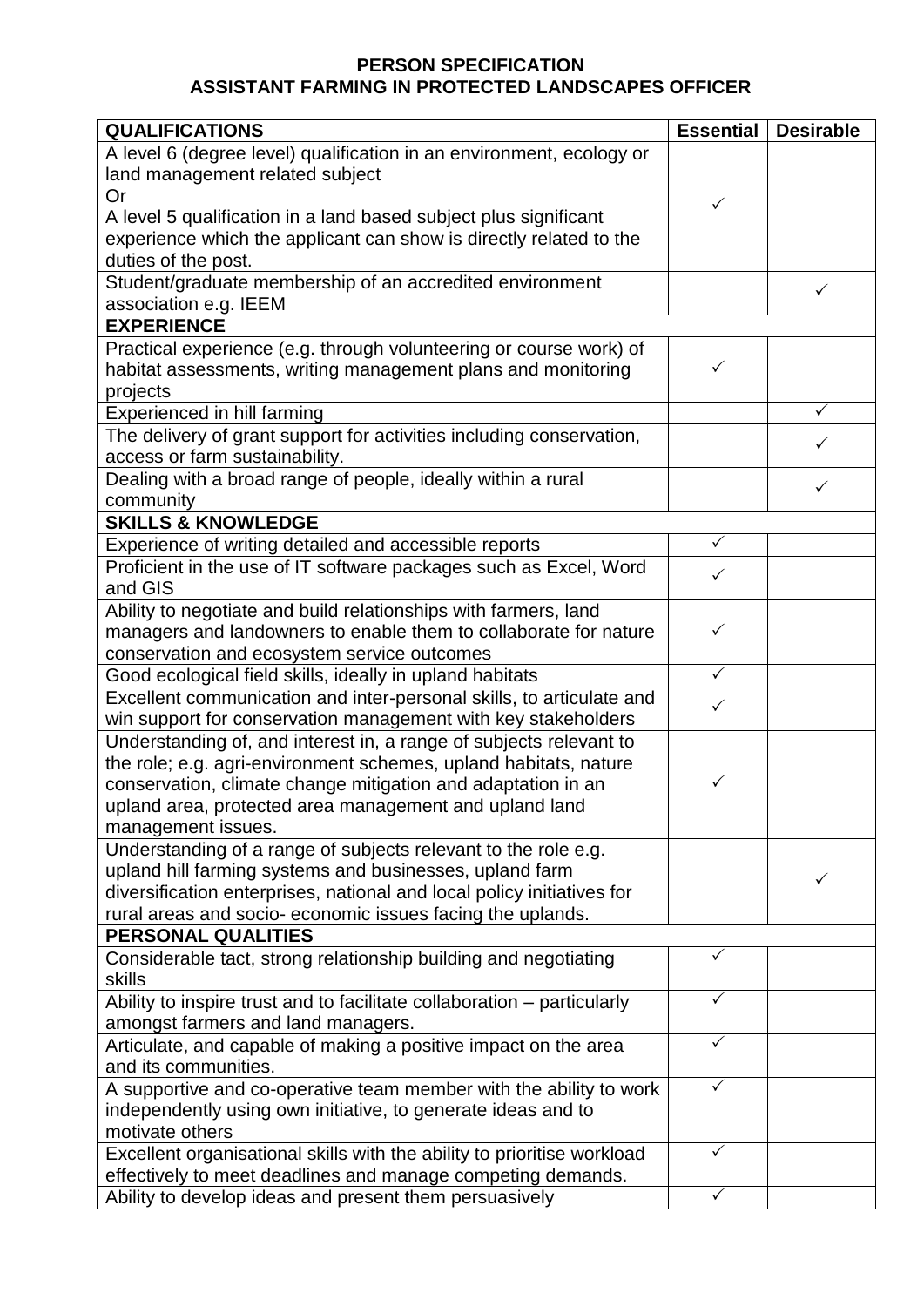| Access to a car or access to a means of mobility support to meet<br>the demands of the post (if driving must have a current valid driving |  |  |
|-------------------------------------------------------------------------------------------------------------------------------------------|--|--|
| licence and appropriate insurance)                                                                                                        |  |  |
| Willingness to work outside normal office hours on occasions                                                                              |  |  |
| A personal commitment to and interest in the Yorkshire Dales and                                                                          |  |  |
| the future of hill farming communities.                                                                                                   |  |  |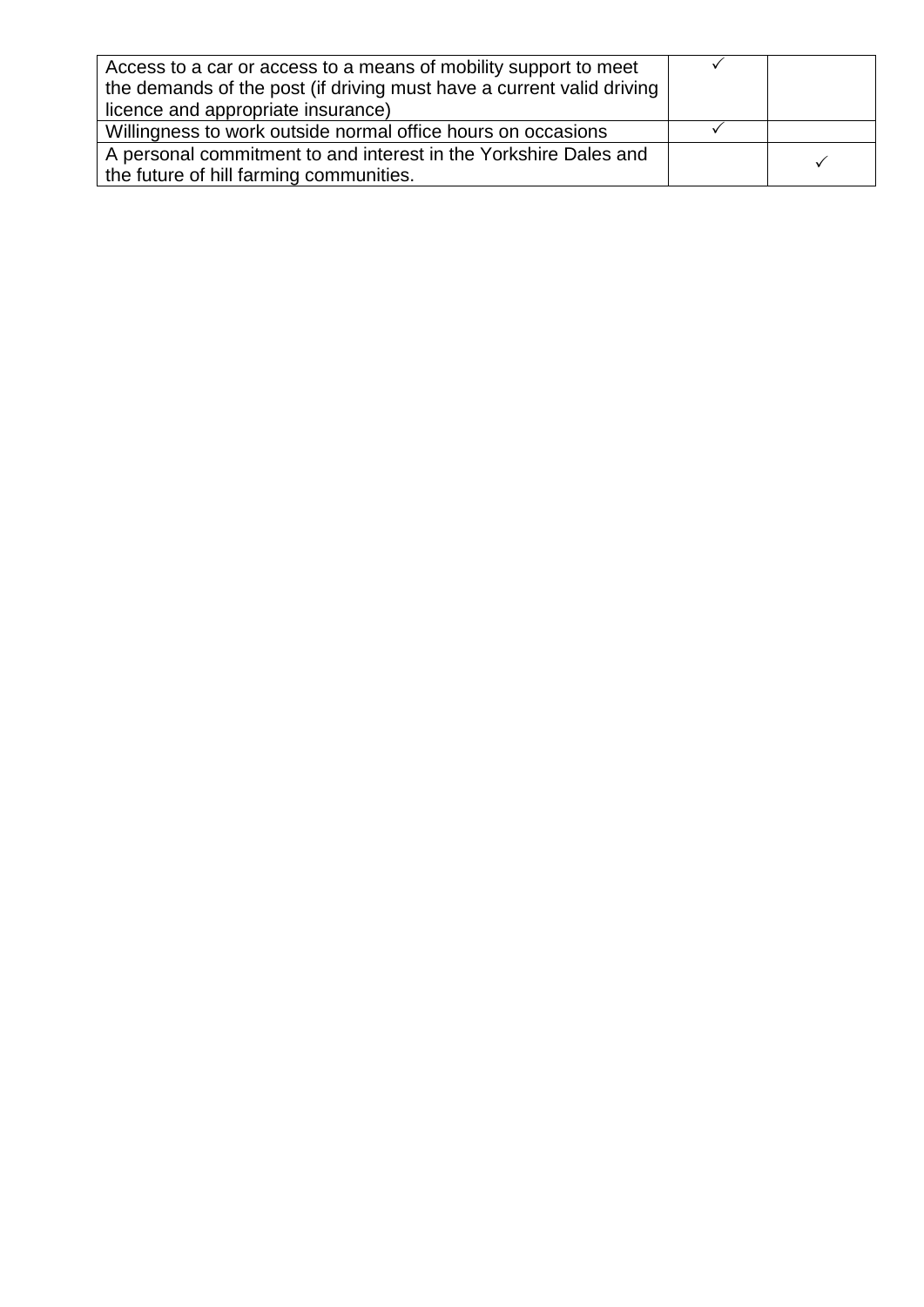# **Assistant Farming in Protected Landscapes Officer Based at either Grassington or Bainbridge**



# **Background**

The Yorkshire Dales National Park was designated in 1954 in recognition of its extraordinary natural beauty, the diversity of its wildlife habitats, its rich cultural heritage and its fantastic opportunities for outdoor recreation. It is a dramatic upland dissected by numerous long glaciated valleys or dales with a resident population of over 23,000 people. The area is a working landscape, with agriculture, quarrying and tourism, offering the main employment opportunities. Indeed, it is the long history of people settling in and working this harsh environment that has created a cultural landscape recognised today as one of the most distinctive in Western Europe.

The Park is looked after by the Yorkshire Dales National Park Authority and it's the Authority's job to care for this very special place and its communities and to help people understand and share in it.

The National Park was extended to the north and west on 1 August 2016, it now covers an area of 2,179 square kilometres (841 square miles).

It is one of a family of 15 National Parks in the UK, protected for future generations to enjoy. Truly Britain's breathing spaces.

From 1974 the whole of the Yorkshire Dales National Park was administered by a Committee of North Yorkshire County Council but, as a result of the Environment Act 1995, the new National Park Authority was established on 1<sup>st</sup> April 1997. The Authority remains within the framework of local government but is independent of the counties and districts. The Authority now consists of both county council and district council representatives as well as parish representatives and members appointed by the Secretary of State.

The 1995 Environment Act revised and updated the purposes of national parks which are:

"conserving and enhancing the natural beauty, wildlife and cultural heritage of the areas, and promoting opportunities for the understanding and enjoyment of the special qualities of those areas by the public".

In pursuing these purposes, the Authority:

"shall seek to foster the economic and social wellbeing of communities within the National Park."

The National Park Authority is advised by the Chief Executive (National Park Officer), who is supported by approximately 165 staff.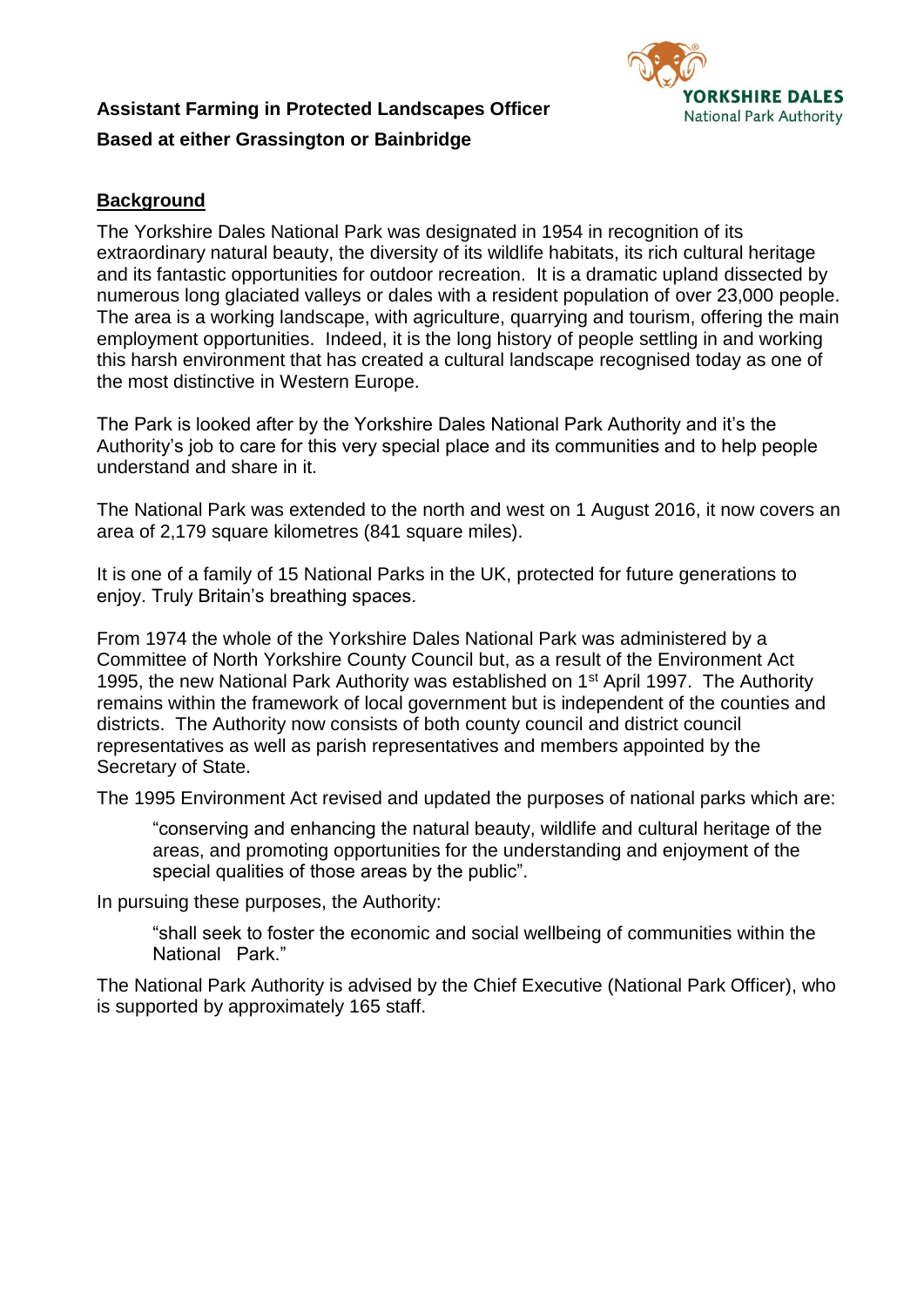

# **Terms and condition of employment**

# **Pay**

This role has been confirmed as a Band E Salary: £20,043 to £22,571 per annum

# **Work Base**

Based at either:

Colvend, Grassington, North Yorkshire, BD23 5LB

or

Yoredale, Bainbridge, Leyburn, North Yorkshire, DL8 3EL.

There will also be some travel within the Park required as part of the role.

## **Pension**

Staff meeting the minimum criteria are automatically brought into the Local Government Pension Scheme (LGPS), unless they elect otherwise.

## **Hours of Work**

The hours of work are 37 hours per week, however job sharing will be considered.

A flexitime scheme is in operation. This allows you to vary your start and finish times within set parameters to help your work fit in with your social and domestic responsibilities. If you have accrued sufficient time, the scheme allows you to take up to 12 days extra leave during the year.

# **Holidays**

The holiday entitlement is based on length of continuous service within Local Government or related employment and calculated on a pro rata basis for part time staff.

On commencement of employment: 25 days.

After 1-year continuous service: 26 days.

After 2 years' continuous service: 27 days.

After 3 years' continuous service: 28 days.

After 4 years' continuous service: 29 days.

After 5 years' continuous service: 30 days.

Plus Bank Holidays.

#### **Training and Development**

The Authority is committed to the professional and personal training and development of its staff. To support this, the Authority has achieved the national Investors in People (IIP) Standard.

An appraisal scheme is in place for all staff and opportunities to undertake in-house and external training programmes are available.